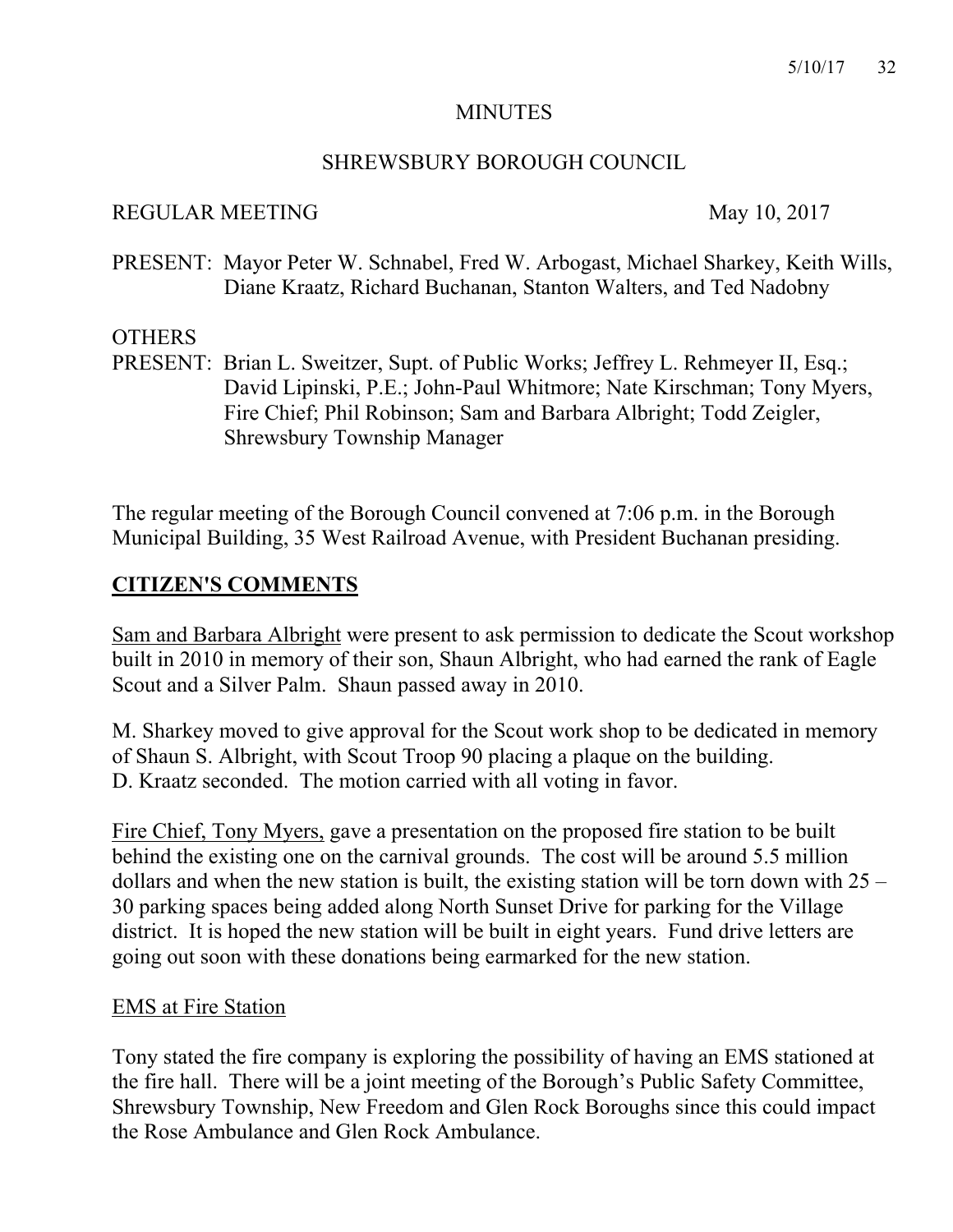Todd Zeigler, Shrewsbury Township Manager, was present to ask if the Borough wanted to participate in a joint block grant application to update the regional comprehensive plan. They would like to ask for \$40,000.00 and would include Railroad and Glen Rock Boroughs. The maximum award is \$20,000.00 so the difference would come from the four municipalities in 2020 or 2021. It would be an Implemental Plan. Todd was asked whether New Freedom Borough is interested in participating, and he indicated that he would ask.

M. Sharkey moved that the Borough participate with the other three municipalities to update the regional comprehensive plan in the York County Block Grant program. Sol. Rehmeyer was asked to prepare the Resolution to be adopted at the May 24 continuation meeting.

F. Arbogast seconded. The motion carried with all in favor.

Phil Robinson stated he sent updated capacity information to T. Nadobny. New Freedom Borough may plan to increase capacity at the plant to 2.8 MGD. Discussion will continue when T. Nadobny arrives later.

# **APPROVAL OF MINUTES**

The minutes of the April 3 and 12, 2017, meetings were approved by unanimous consent.

# **APPROVAL OF EXPENDITURES AND REPORT OF ACCOUNTS**

F. Arbogast moved to approve the bill lists: general account check numbers 1444 thru 1496; water account check numbers 1182 thru 1192; sewer account check numbers 1117 thru 1128; highway aid account: check numbers 923 thru 925; and to approve the financial reports for April.

D. Kraatz seconded. The motion carried with all in favor. The PLGIT balances and report of accounts for the Municipal Authority were also included.

# **APPROVAL OF PAYROLL REGISTER**

F. Arbogast moved to approve the April 10 and 24 payroll registers.

K. Wills seconded. The motion carried with all voting in favor.

# **SUBDIVISION & LAND DEVELOPMENT** – D. Kraatz

## 95 East Forrest Avenue Subdivision/Land Development Plan

Staff looked at this plan on May 9. It addresses the grade and access at this point. It is believed that AutoZone is no longer interested in this parcel and the engineer was asked to remove the oil and battery storage area from the plan. Any new use or subsequent use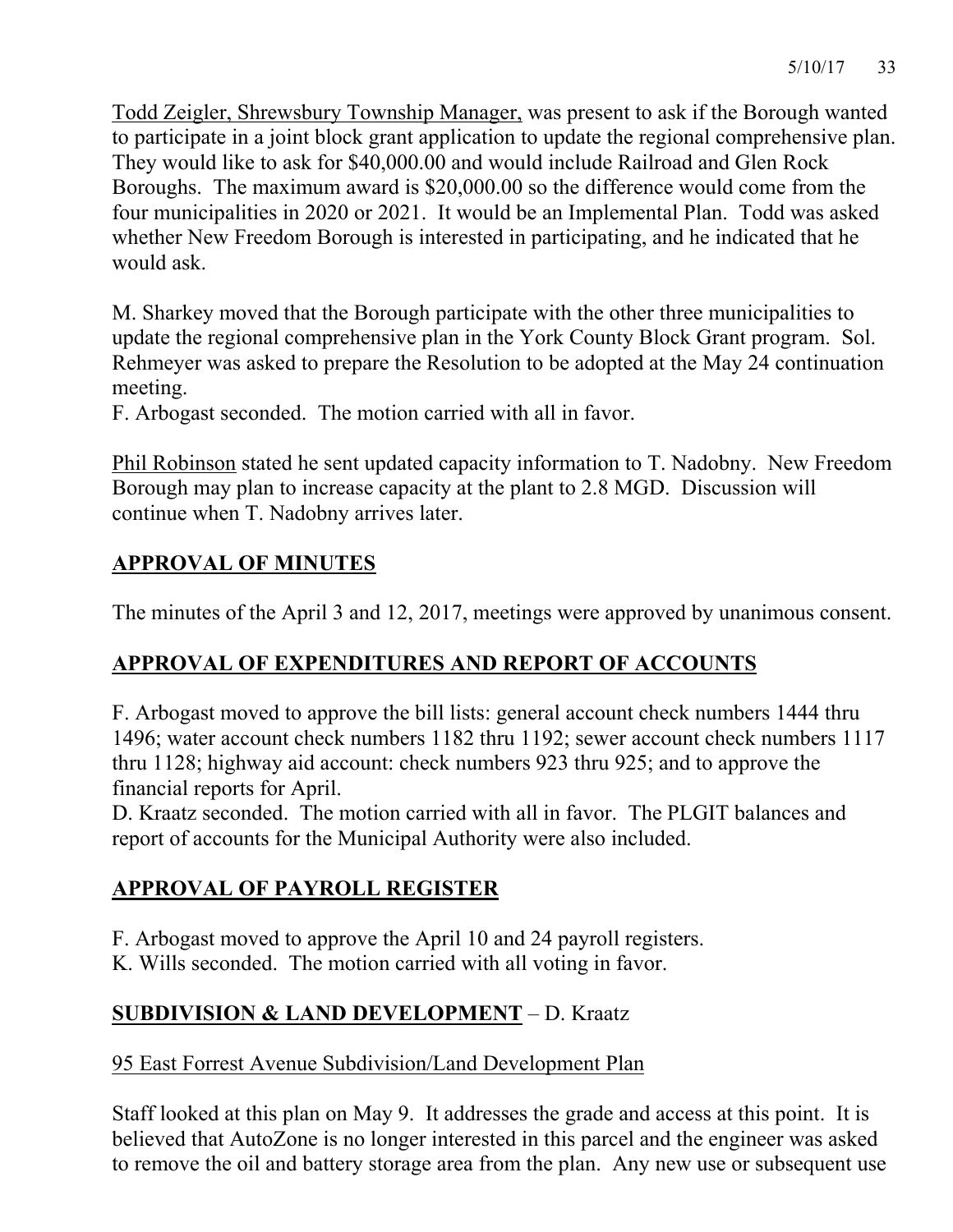at this address will need to go before the Wellhead Protection Committee for review. The solicitor explained that he would contact the developer's counsel to inquire about withdraw of the pending appeal of the Zoning Hearing Board decision under the Wellhead Protection Ordinance and further remind developer's counsel that any proposed use would need to comply with that Ordinance. Staff has tabled the plan and asked that the applicants attend the May 22 Planning Commission meeting for thoughts on the grade and access.

## **Codes Enforcement**

Six permits were issued in April.

## **Southern Regional Police** – Mayor Schnabel and R. Buchanan

The March police report uses the new format. Stewartstown Borough approved the Terms of Continuation in principle and, like Shrewsbury Borough, believes that the intergovernmental agreement amendment does not say what the formula will be. We would like it clarified how the number of PPUs to be purchased by a municipality is determined. New Freedom Borough stated it will not tolerate any changes to the proposed amendments to the intergovernmental agreement or the Terms of Continuation. The Ordinance was received too late in order to advertise it for adoption this evening so the meeting will reconvene until May 24 at 7:30 p.m. at which time the ordinance will be adopted. Stewartstown Borough is scheduling a special meeting to adopt the ordinance before the end of May.

M. Sharkey moved to authorize the advertising of Ordinance #2017-3 to amend and restate the amended and restated joint municipal agreement authorizing intergovernmental cooperation between Glen Rock Borough, New Freedom Borough, Stewartstown Borough and Shrewsbury Borough for the purpose of providing law enforcement services.

F. Arbogast seconded. The motion carried with all voting in favor.

M. Sharkey moved to have the continuation meeting on May 24 at 7:30 p.m. K. Wills seconded. The motion carried with all voting in favor.

#### Notice to Exit

Since New Freedom and Glen Rock Boroughs gave notice of exiting at the end of 2018, in order to protect Shrewsbury Borough so we are not left in a bind with the assets and liabilities of the Police Department, notice will be given of withdrawal for the end of 2018. Shrewsbury Borough fully supports the Southern Regional Police Department and notice is only being given to protect the Borough if Glen Rock and New Freedom Boroughs exit. Stewartstown Borough will be doing the same thing. Sol. Rehmeyer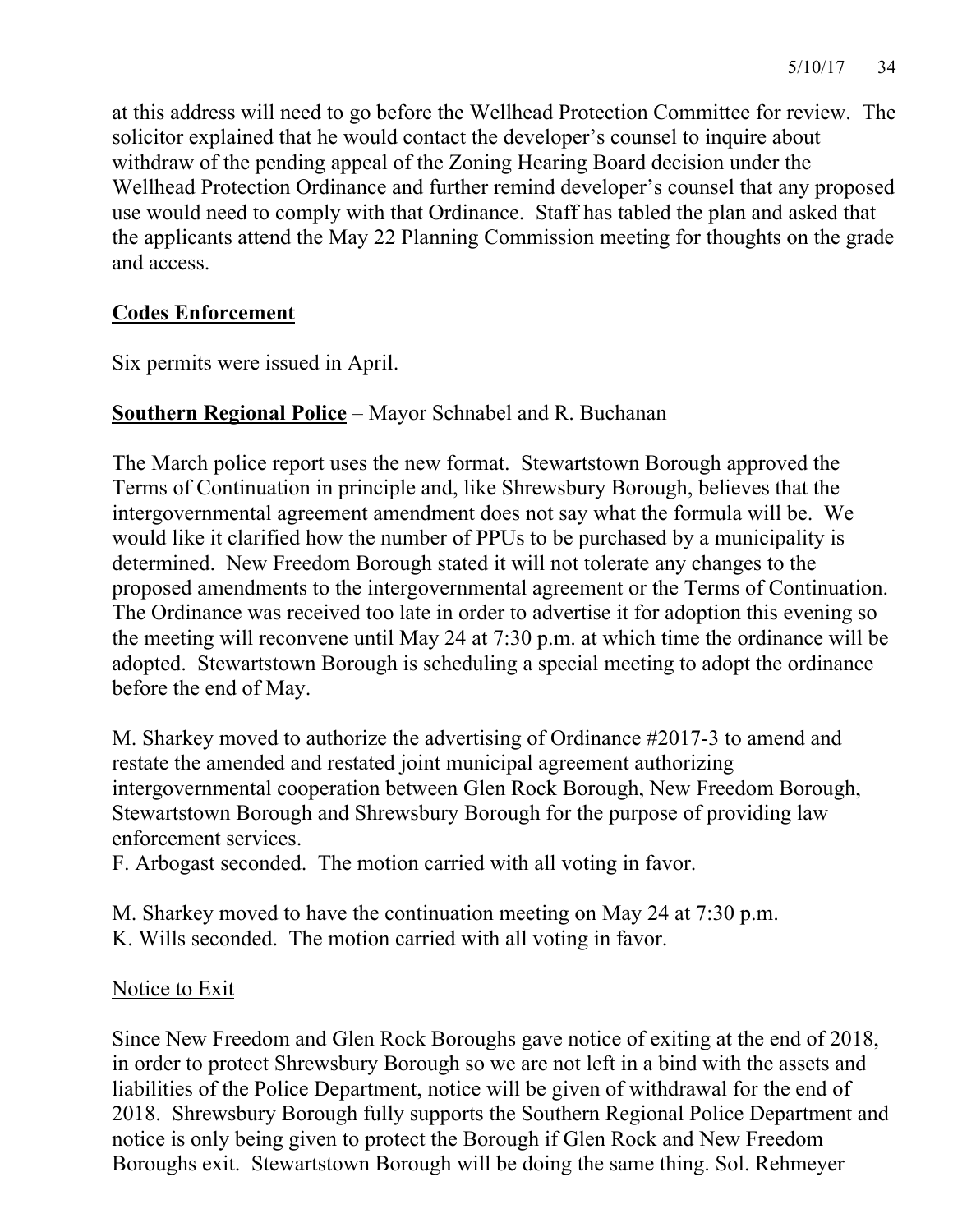advised that this take place in June or July and must be done before October 1. President Buchanan is working on an article for the newsletter.

T. Nadobny entered the meeting at 8:30 p.m.

### **Public Roads & Lighting** – M. Sharkey/Supt. Sweitzer

#### Med Ed LED Lighting

M. Sharkey arranged for Jim Good to make his presentation at the July meeting.

#### PennDOT North Main Street Paving/Driveway Removal

Supt. Sweitzer spoke with both property owners of 127 and 135 North Main Street to let them know the scope of work in connection with removing the ramps and installing straight driveways. A right-of-way agreement needs to be prepared for both as well as discussing how much they are responsible to pay. In order to blend the existing driveway with the road, we will be outside of the right-of-way. The engineer was asked to produce drawings that could be used to seek temporary construction easements from the property owners.

#### Traffic Calming

Supt. Sweitzer arranged for a Traffic Calming class for Tuesday, September 26 from 8:00 a.m. to 3:00 p.m. at our municipal building. LTAP will put the class on; lunch will be provided. Notice of the class will be placed in the next newsletter.

S. Walters entered the meeting at 8:35 p.m.

#### Street Sweeper

The street sweeper finished on April 14. The total cost was \$6,095.00; the amount of \$6,000.00 was budgeted.

#### **Water & Sewer** – T. Nadobny and Supt. Sweitzer

#### Phil Robinson

T. Nadobny stated he would like to meet with the Committee next week and then meet with Phil.

#### Deer Creek Interceptor Meters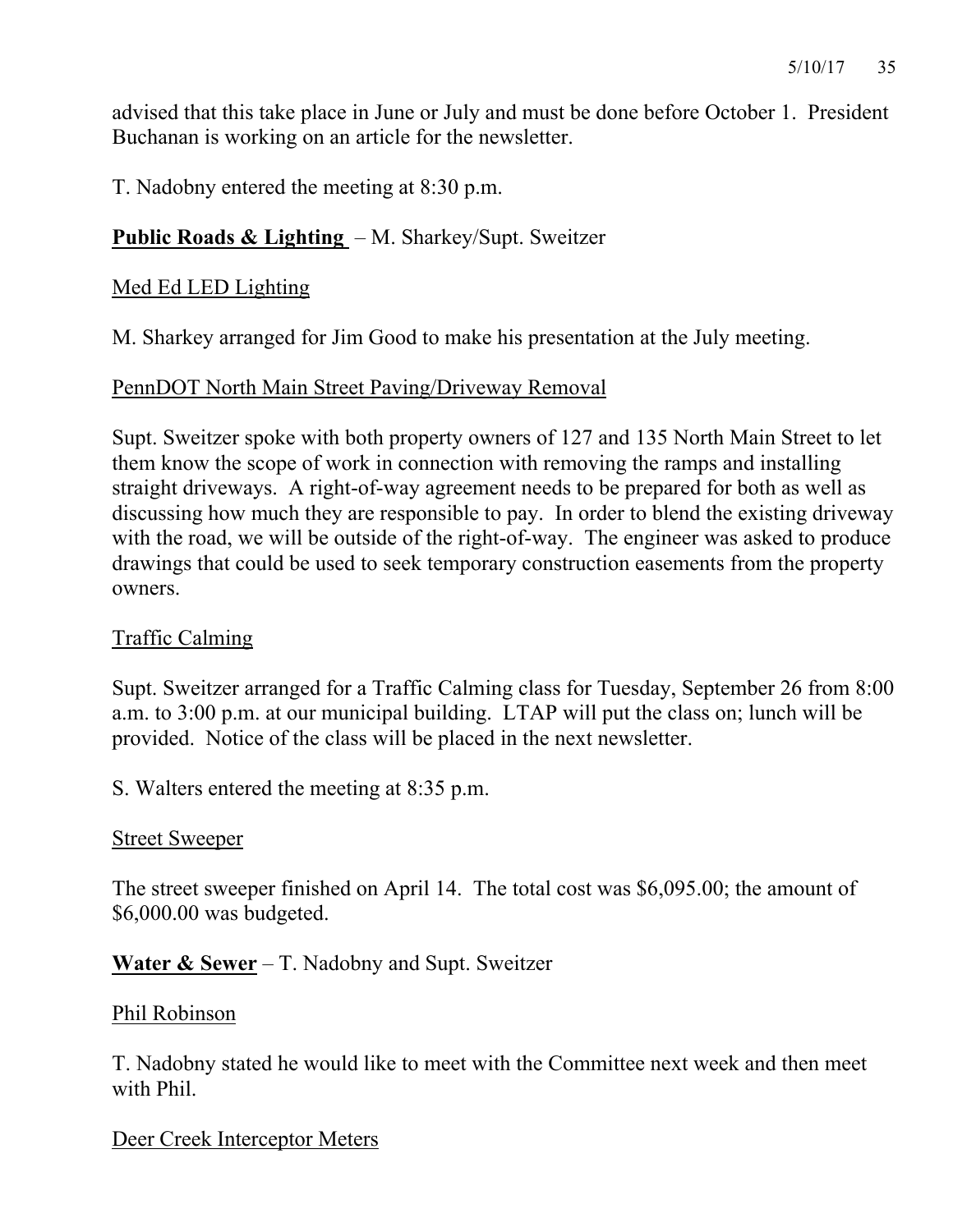The new pressure sensor for the South Deer Creek portable flow meter was installed on May 3. The original pressure sensor was not recording flow accurately and was sent back on March 21. As far as customer service, T. Nadobny stated he met with the vendor and told him about our problems and the customer service seems to have improved. There were some peaks in the north meter and T. Myers stated he received a call from The York Water Company who asked if there was a fire here as their water flows showed a marked decrease. It turns out that Johnson Controls was flushing hydrants and maybe some of this water went into the sewer system.

## Essex Circle Drive

Fitz & Smith arrived on site on April 10 to resume the sewer project to install 280 feet of sewer line from Culpepper Road to South Main Street. Since April 10, 160 feet of pipe has been installed. The road will also be restored temporarily until final restoration can be made in 2018 or 2019. The deadline is June  $30<sup>th</sup>$ , and the engineer has reminded the contractor of it.

## Sewer Replacement 2018

As part of the Exit 4 upgrade, all utility representatives affected met on April 12. The project will begin in August, 2018. We have 994 feet of ten inch pipe that has dips, separated joints, and misalignment. PennDOT's engineer, Gannett Fleming, is designing the pipe profiles and manhole inverts.

## Weather Station

T. Nadobny presented two quotes for rain gauges. One is for \$765.00 and one for \$1,575.00 that includes WiFi remote monitoring system and has a solar panel for recharging.

T. Nadobny moved to approve the \$1,575.00 Onset rain gauge.

S. Walters seconded. The motion carried with all voting in favor.

## **Public Lands, Buildings and Finance** – F. Arbogast

#### Earth Day Clean Up

B. Sweitzer stated S. Walters' church, The Church of Jesus Christ of Latter-Day Saints, worked to clean up at the park in the rain.

## **ENGINEER'S REPORT**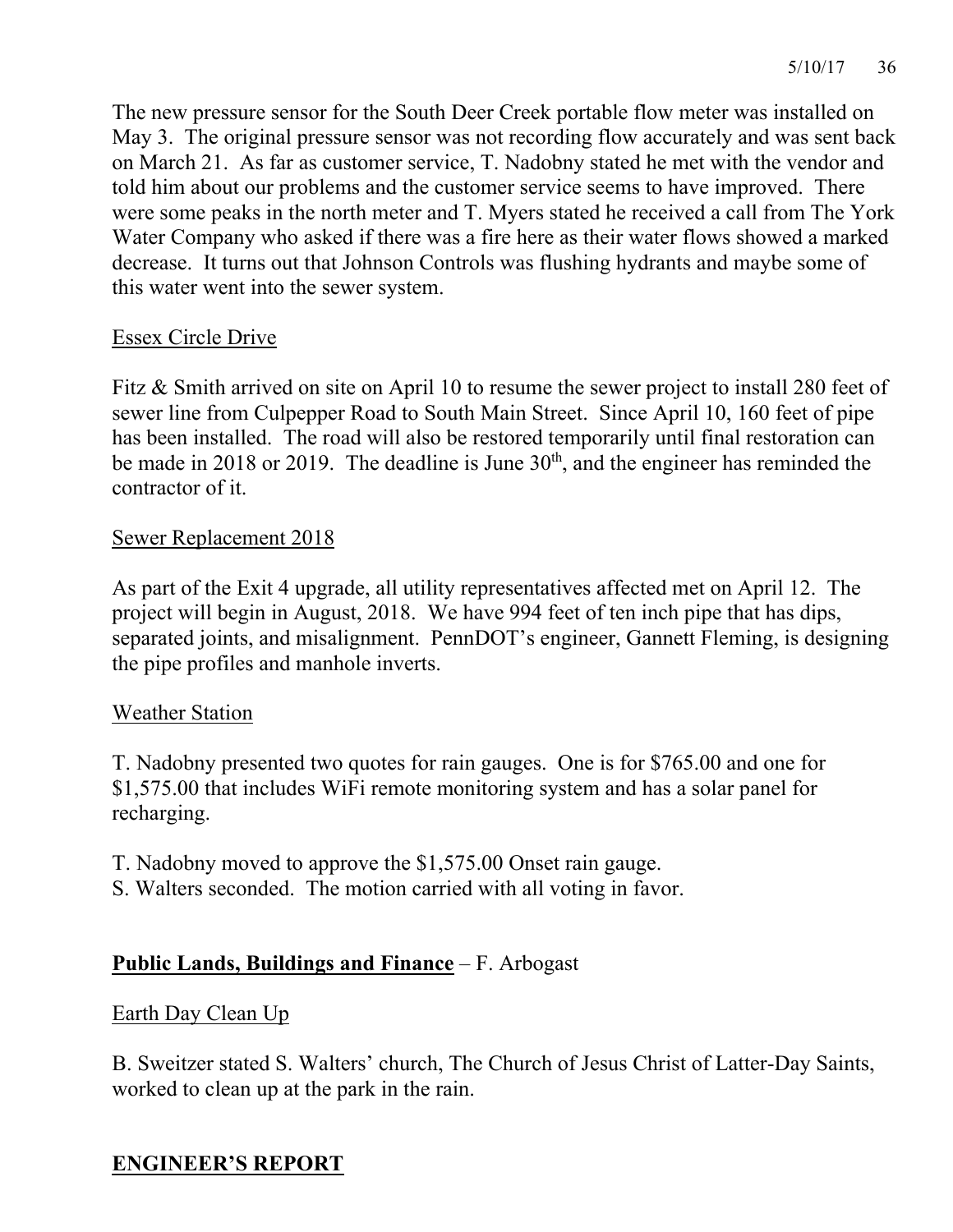### 2017 Water Work

The water mains and lines will be replaced on East Linden Avenue, North Highland Drive, and South Sunset Drive. The survey work and the existing condition plans are complete. The project should go out for bids in about two weeks and can be awarded at the July meeting. Eng. Lipinski included in the contract that the work needs to be done within 90 days and then damages will start 30 days after that. Since PennDOT will be repaving Main Street in 2018, and, if permitted, we are requesting to open cut the water connection instead of boring, which will be a significant cost savings.

#### PennDOT Main Street Project

The survey work and existing condition plans are complete. After the water project work is out for bid, Eng. Lipinski's office will work on the highway occupancy permits for Linden Avenue and the two driveway ramp removals. They will also work on the North Main Street slope issue between Linden and Walnut Avenues to see if the grades and curb lines can be adjusted to reduce the slope and not create a drainage or access problem.

### Essex Circle Drive

Fitz & Smith will have the work finished by May 26.

#### Lutheran Home Sewer – Zimmerman Building

The Borough and Authority will need State and Federal permits and Eng. Lipinski's office is evaluating boring the crossing instead of normal open-cut excavation. Boring is more expensive but no temporary road will need to be constructed to make the crossing. The problem is sealing off the main and casing pipe so the wetlands are not drained. DEP and the U.S. Army Corps of Engineers want to assure that the proposed design will not impact the jurisdictional wetlands.

#### Deer Creek Pump Station Flow Analysis

Thanks to T. Nadobny, customer service has improved. The ultrasonic sensor appears to be more consistent and reliable than the in-line A/V sensor. The ultrasonic sensor only provides depth of flow. With the very low flows in the south interceptor, the flow information is erratic but you can draw some conclusions from the data. Typically, the eight inch pipe is flowing two inches deep. The north interceptor flow meter should remain in place to obtain additional information for several months but the south interceptor can be relocated to another location that requires monitoring.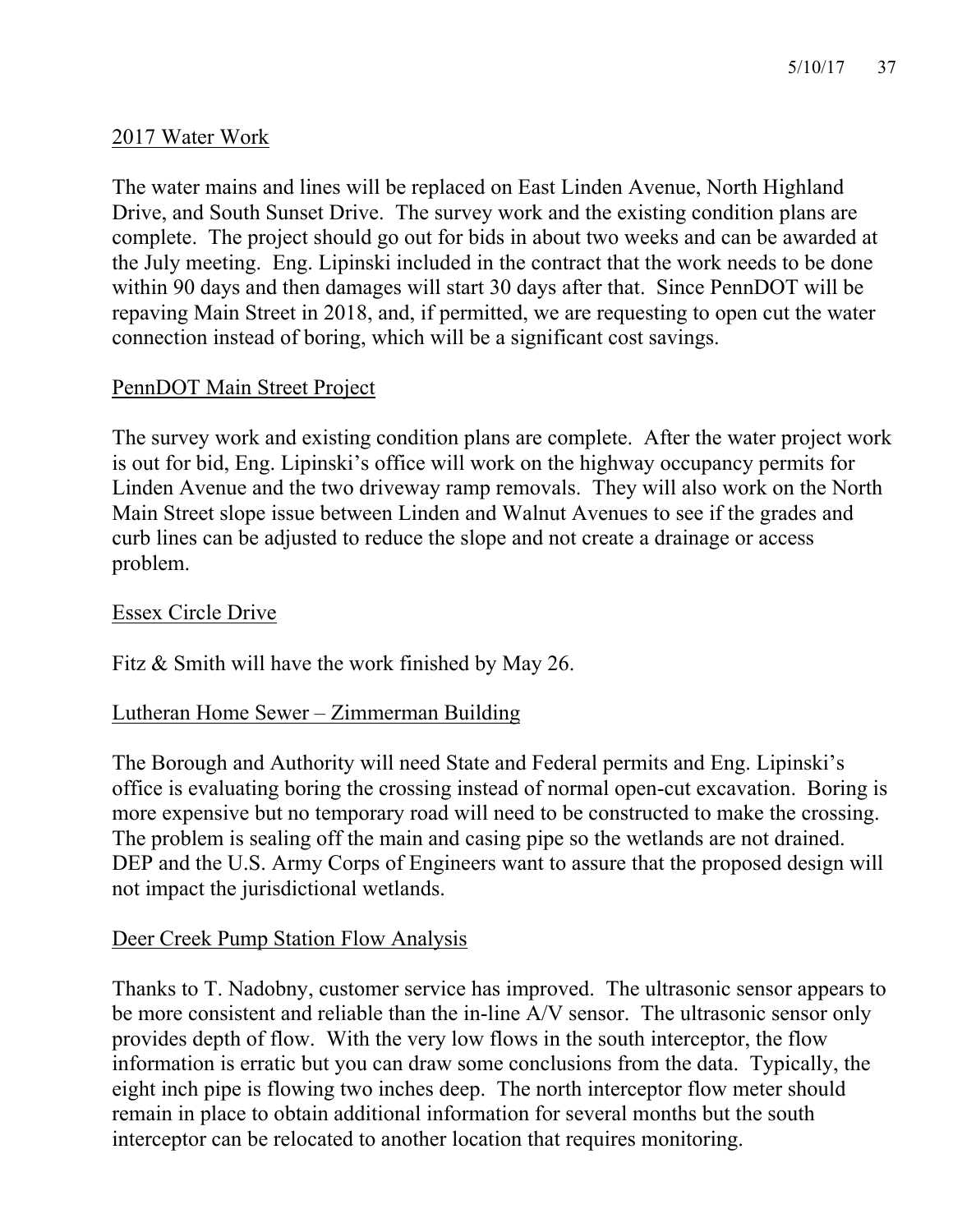### Johnson Controls

The stone access drive from Route 851 to the Authority's manholes as required by the approved plan was installed.

#### MS4 Cost Share Scenarios

Four scenarios were received from The York County Planning Commission for funding. The Borough is not currently classified as an MS4 municipality but when the five year permit is up in 2023, we could be at that time. The Borough had planned to participate in the meetings but we do not wish to pay an annual fee if we aren't required.

F. Arbogast moved that the Borough opt out at this time because of the financial responsibility and to continue to be an observer and attend meetings if we are able. M. Sharkey seconded. The motion carried with all in favor.

## **SOLICITOR'S REPORT**

### Third Amended Shrewsbury Sewer Agreement

The Water and Sewer Committee will be meeting reviewing the information from Phil, who is aware of New Freedom Borough's position, as discussed last month.

#### Potential Liquor Referendum

This item will be on the May 16 Primary ballot. Sol. Rehmeyer gave a synopsis of the number and types of licenses as part of his report.

#### Police Agreement

Sol. Rehmeyer will advertise the ordinance to adopt the amendments to the joint municipal agreement as discussed earlier for adoption at the May 24 continuation meeting.

### Shrewsbury Township Ordinance Requiring the Closure and Capping of Wells in the Wellhead Protection Overlay District

The Township's solicitor has provided some input for inclusion in the ordinance.

#### Stewartstown Railroad and Omega Rail Management

No response has been received from the letters sent a year ago requesting information. Past due notices arrive regularly, but most are inaccurate or inconsistent.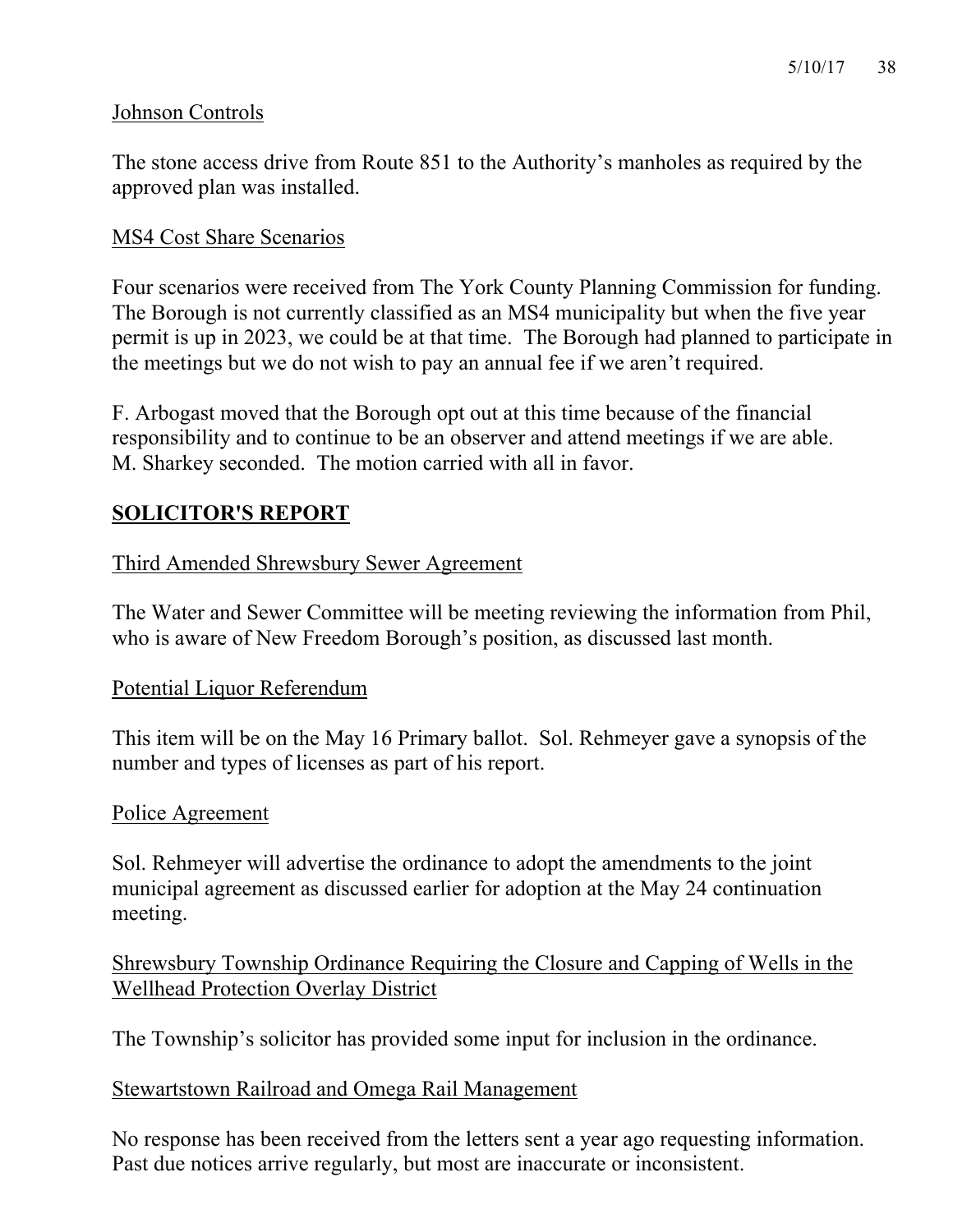## **Public Safety, Welfare and Personnel** – F. Arbogast and S. Walters

### CPR and First Aid

The class will be held on May 25 from 9:00 a.m. to noon.

## EMA

SCEMA is official as of tonight. Paperwork is being filed naming S. Walters as the Regional EMA.

#### **Secretary's Report** – C. Bosley

#### June York County Boroughs Association Meeting

The June 22 meeting will also include for a limited number of folks a tour of The York Water Company filtration plant.

## **York Adams Tax Bureau** – M. Sharkey

An amount of \$3,359.18 will be received shortly which is a refund of 2016 operating fund excess of income over expenditures.

#### **Subdivision, Land Development & Zoning** – D. Kraatz

#### **Planning Commission/Regional Planning Commission**

#### LGAC Meeting

S. Walters reported he attended the Monday evening meeting and in addition to reviewing several municipal plan changes, the County's comprehensive plan was discussed. The next meeting will take place at the 911 center.

## **UNFINISHED BUSINESS**

#### Sidewalks

K. Wills is investigating programs and grants available for the sidewalk upgrades.

#### **NEW BUSINESS**

Security Cameras Municipal Building